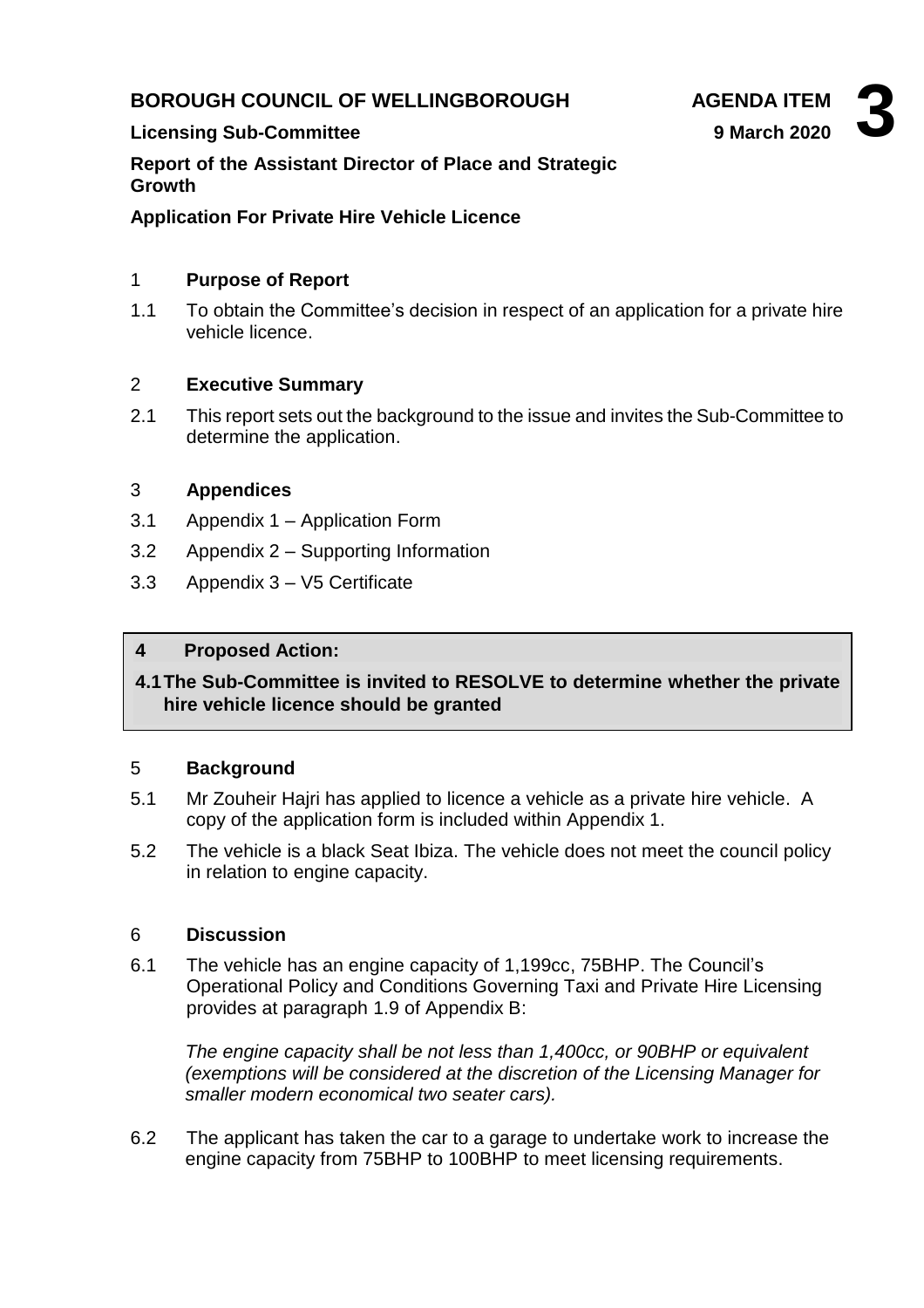- 6.3 Licensing officers use the DVLA V5 certificate as a way of assessing the engine capacity. The applicant has sent a letter to the DVLA requesting that the certificate is altered to reflect the changes to engine capacity. A copy of this request is included within Appendix 2. It is understood that a reply has not yet been received. The current V5 certificate shows the engine capacity as being 1199cc and is attached as Appendix 3.
- 6.4 The Committee will need to determine whether the works undertaken to the vehicle now mean that the vehicle is compliant with licensing requirements, despite the engine capacity shown on the V5 certificate. It is unclear whether this is a permanent change to the vehicle, so this will need to be considered.
- 6.5 The applicant has not yet submitted the vehicle to the council approved garage for the required vehicle check, so the vehicle would need to attend the garage and pass this test before a licence could be granted.
- 6.6 The Licensing Authority's key objective in vehicle licensing is to ensure public safety and comfort. The council policies reflect these overriding concerns. Members will need to determine whether there are sufficient grounds to divert from council policy in relation to engine capacity for this vehicle.

# 7 **Legal Powers**

- 7.1 Section 48 of the Local Government (Miscellaneous Provisions) Act 1976 provides that:
	- *48 (1)Subject to the provisions of this Part of this Act, a district council may on the receipt of an application from the proprietor of any vehicle for the grant in respect of such vehicle of a licence to use the vehicle as a private hire vehicle, grant in respect thereof a vehicle licence:*

*Provided that a district council shall not grant such a licence unless they are satisfied—*

- *(a) that the vehicle is—*
	- *(i) suitable in type, size and design for use as a private hire vehicle;*
	- *(ii) not of such design and appearance as to lead any person to believe that the vehicle is a hackney carriage;*
	- *(iii) in a suitable mechanical condition;*
	- *(iv) safe; and*
	- *(v) comfortable;*

*(b) that there is in force in relation to the use of the vehicle a policy of insurance or such security as complies with the requirements of [F100Part VI of the Road Traffic Act 1988],*

*and shall not refuse such a licence for the purpose of limiting the number of vehicles in respect of which such licences are granted by the council*